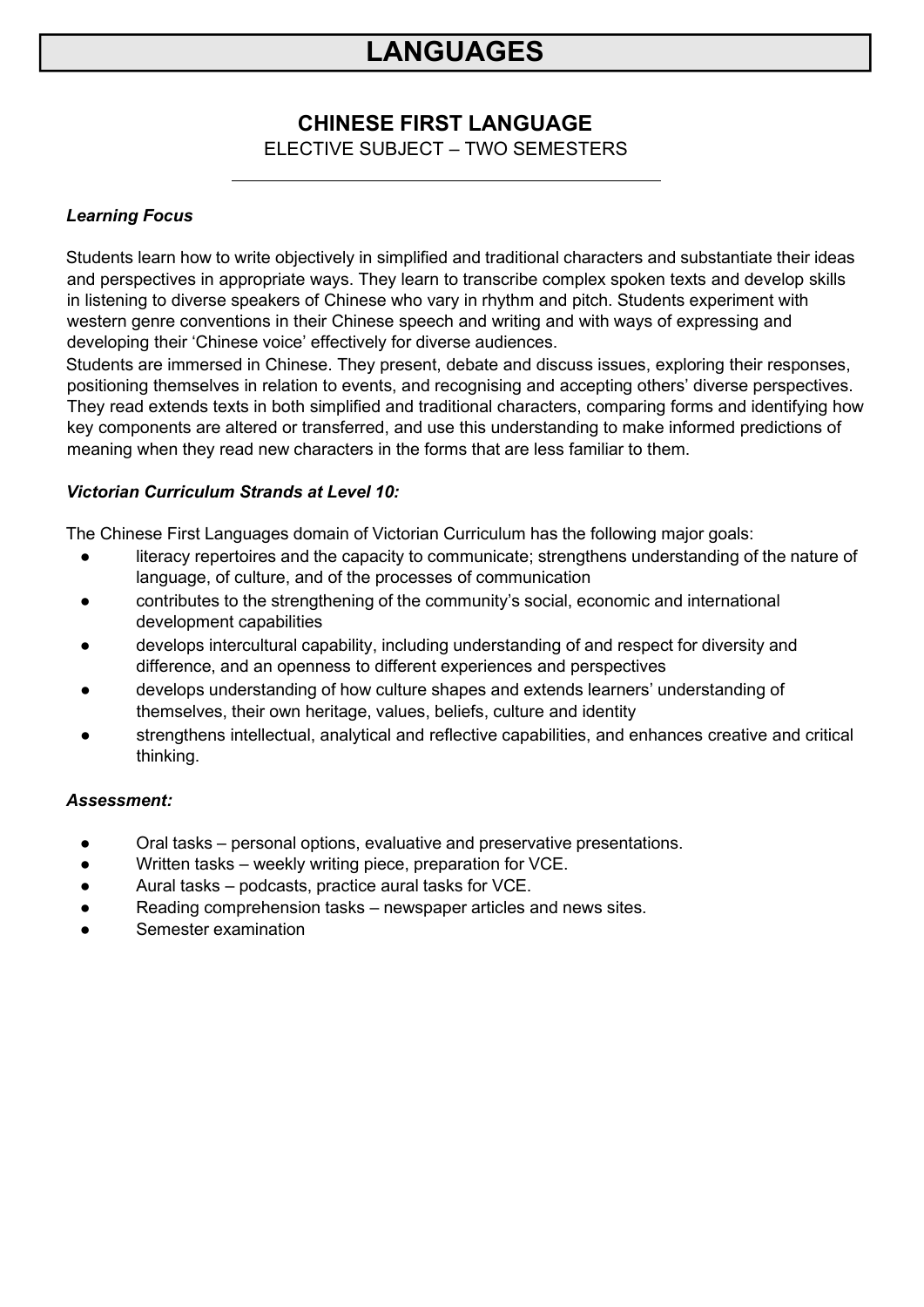### **ITALIAN**

## **ELECTIVE SUBJECT – OFFERED AS INDEPENDENT COURSES IN EACH SEMESTER**

#### **NOTE: The Semester One and Semester Two subjects are independent courses, so students may choose to study Italian in Semester One, in Semester Two or in both semesters. However, in order to continue with VCE Italian, students must complete the Semester Two course.**

#### *Learning Focus*

#### Semester One – Course A: Language and Culture

The course in this semester will focus on the interrelationship between language and culture and build students' capacity to communicate through everyday Italian situations. Authentic texts and day-to-day life in Italy will drive this course, with a focus on spoken and written communication. Students will learn about life today in Italy and have the opportunity to compose their own authentic texts in both spoken exchanges and written tasks. They will gain an appreciation for the connections between Italian language and culture, as well as better understand their own.

#### Semester Two – Course B: Pre-requisite course for VCE Italian

In this course, students compare and contrast aspects of Italian life. They interact to exchange information and opinions on topics in Italian. They conduct research and reorganise information to present in a range of spoken and written forms. Students will expand their grammar knowledge, learning the future, imperative, perfect and imperfect tenses within cultural contexts. Students will also extend their cultural awareness through topics such as Italian gestures, the environment, the contributions Italians have made in Melbourne, teenage lifestyle, housing, tourism, keeping fit, fashion and shopping, films and festivals, technology and the Italian school system.

#### *Victorian Curriculum Strands:*

#### Semester One – Course A:

• Communicating:

Students will be able to:

- Participate in spoken and written transactions, including obtaining and negotiating different services and problem-solving
- Select and organise information from a range of spoken, written and multimodal texts in Italian; process and analyse ideas; and represent meanings, opinions, and perspectives as appropriate to particular audiences
- Create imaginative texts to express experiences, ideas and emotions
- Create bilingual texts related to experiences in which aspects of Italian and Australian culture might differ
- Reflect on own identity in general and as a user and learner of Italian by sharing personal experiences, perspectives and values and considering their influence
- Understanding:

Students will learn about and develop an appreciation for:

- The features of Italian sound and written systems, including pronunciation, stress and intonation inincreasingly complex structures and texts
- Lexical and grammatical choices made in a range of texts in different contexts to develop anunderstanding that language use varies in the contexts of situation and culture
- The dynamic nature of Italian (and languages in general) recognising the impact of technology,media and intercultural contact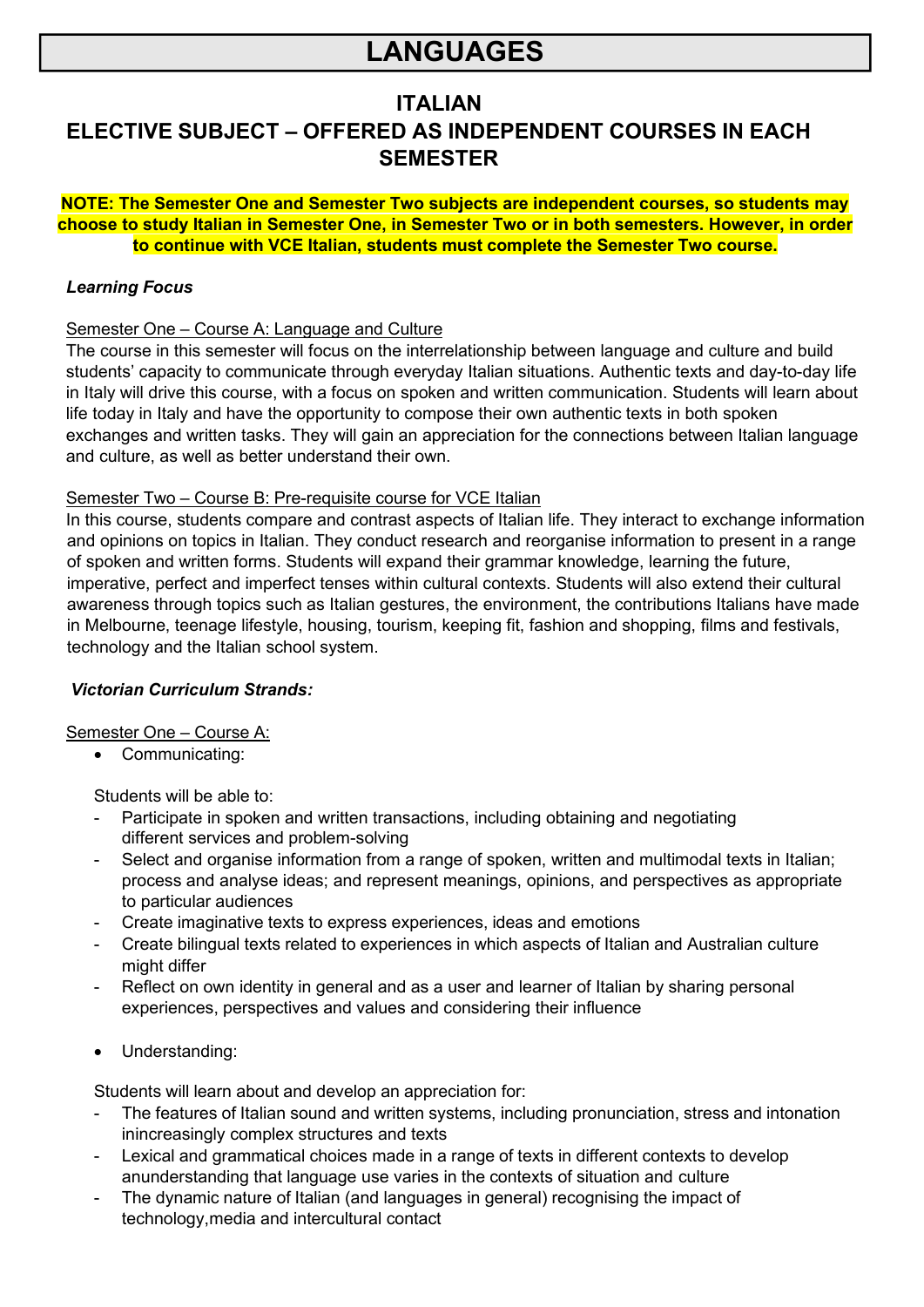Intercultural exchanges and the ways in which language is used to establish relationships, indicate social values and enhance reciprocity

#### *Assessment:*

- Class quizzes
- Unit tests
- Oral tasks
- Written tasks
- Aural and Reading comprehension
- **Semester Examination**

#### Semester Two – Course B:

• Communicating:

Students will be able to:

- Initiate and sustain interaction to develop relationships with peers and adults, and to exchange and compare ideas, experiences, opinions, and feelings
- Participate in spoken and written transactions, including obtaining and negotiating different services and problem-solving
- Select and organise information from a range of spoken, written and multimodal texts in Italian; process and analyse ideas; and represent meanings, opinions, and perspectives as appropriate to particular audiences
- Convey information and compare diverse perspectives from multiple sources in Italian
- Respond to imaginative texts, stating views about themes, events, and values, and making connections with own experiences as appropriate
- Translate texts from Italian to English and vice versa
- Interact in Italian with the teacher, peers and others, and exchange reactions and responses to ideas, issues and experiences being discussed
- Understanding:

Students will learn about and develop an appreciation for:

- More complex features and patterns of the Italian grammatical system, including possessive, reflexive, demonstrative and relative pronouns; irregular and reflexive verbs; and comparatives and superlatives
- The features of a range of spoken, written and multimodal texts, recognising grammaticalstructures, cohesion and coherence Llexical and grammatical choices made in a range of texts in different contexts to develop an understanding that language use varies in the contexts of situation and culture
- Intercultural exchanges and the ways in which language is used to establish relationships, indicate social values and enhance reciprocity
- Participate in spoken and written transactions, including obtaining and negotiating differentservices and problem-solving
- Select and organise information from a range of spoken, written and multimodal texts in Italian; process and analyse ideas; and represent meanings, opinions, and perspectives as appropriate to particular audiences
- Create imaginative texts to express experiences, ideas, and emotions
- Create bilingual texts related to experiences in which aspects of Italian and Australian culture might differ
- Reflect on own identity in general and as a user and learner of Italian by sharing personal experiences, perspectives and values and considering their influence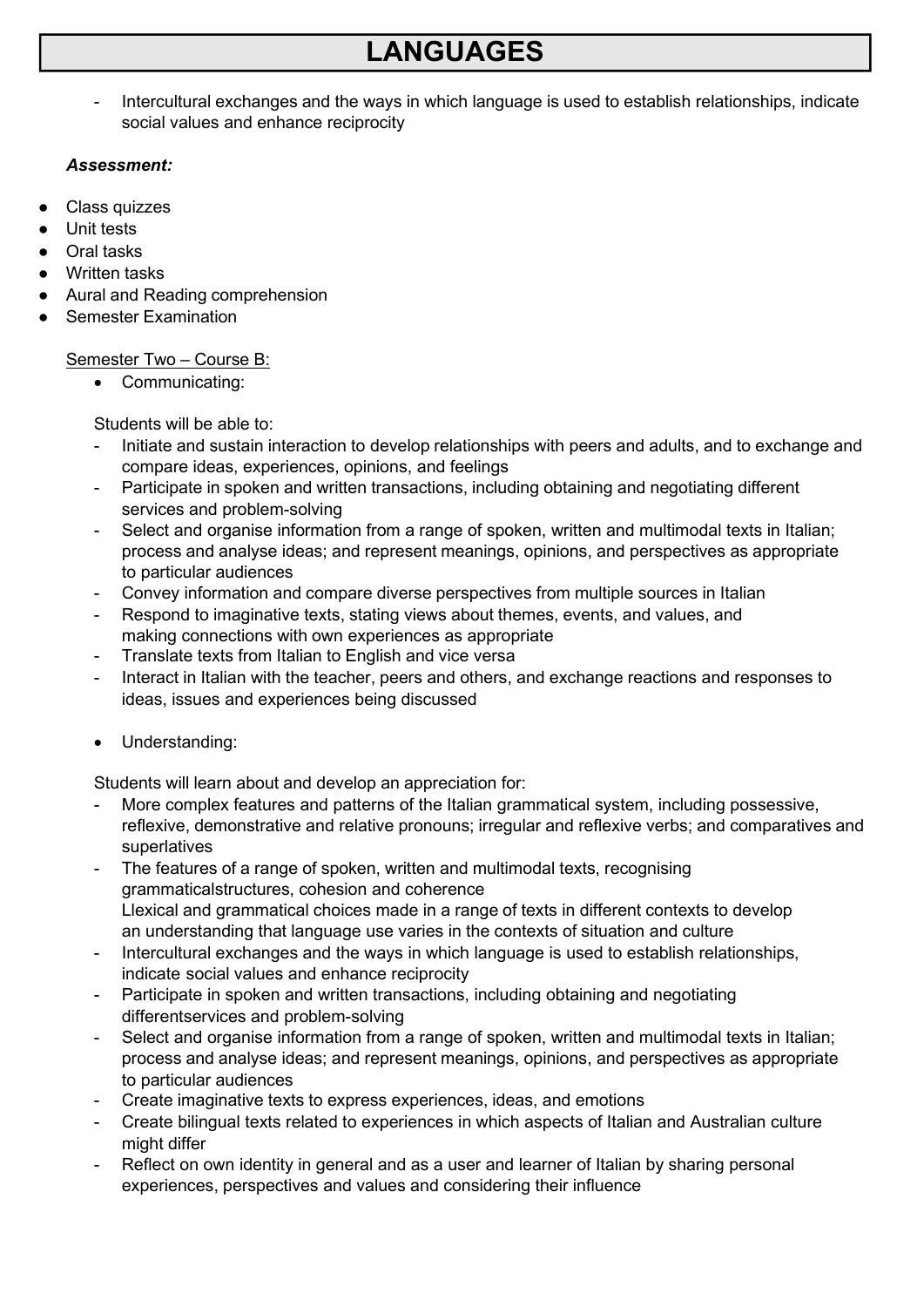- Understanding:
- •

Students will learn about and develop an appreciation for:

- The features of Italian sound and written systems, including pronunciation, stress and intonation inincreasingly complex structures and texts
- Lexical and grammatical choices made in a range of texts in different contexts to develop an understanding that language use varies in the contexts of situation and culture
- The dynamic nature of Italian (and languages in general) recognising the impact of technology,media and intercultural contact
- Intercultural exchanges and the ways in which language is used to establish relationships, indicate social values and enhance reciprocity

- Class quizzes
- Unit tests
- Oral tasks
- Written tasks
- Aural and Reading comprehension
- Semester Examination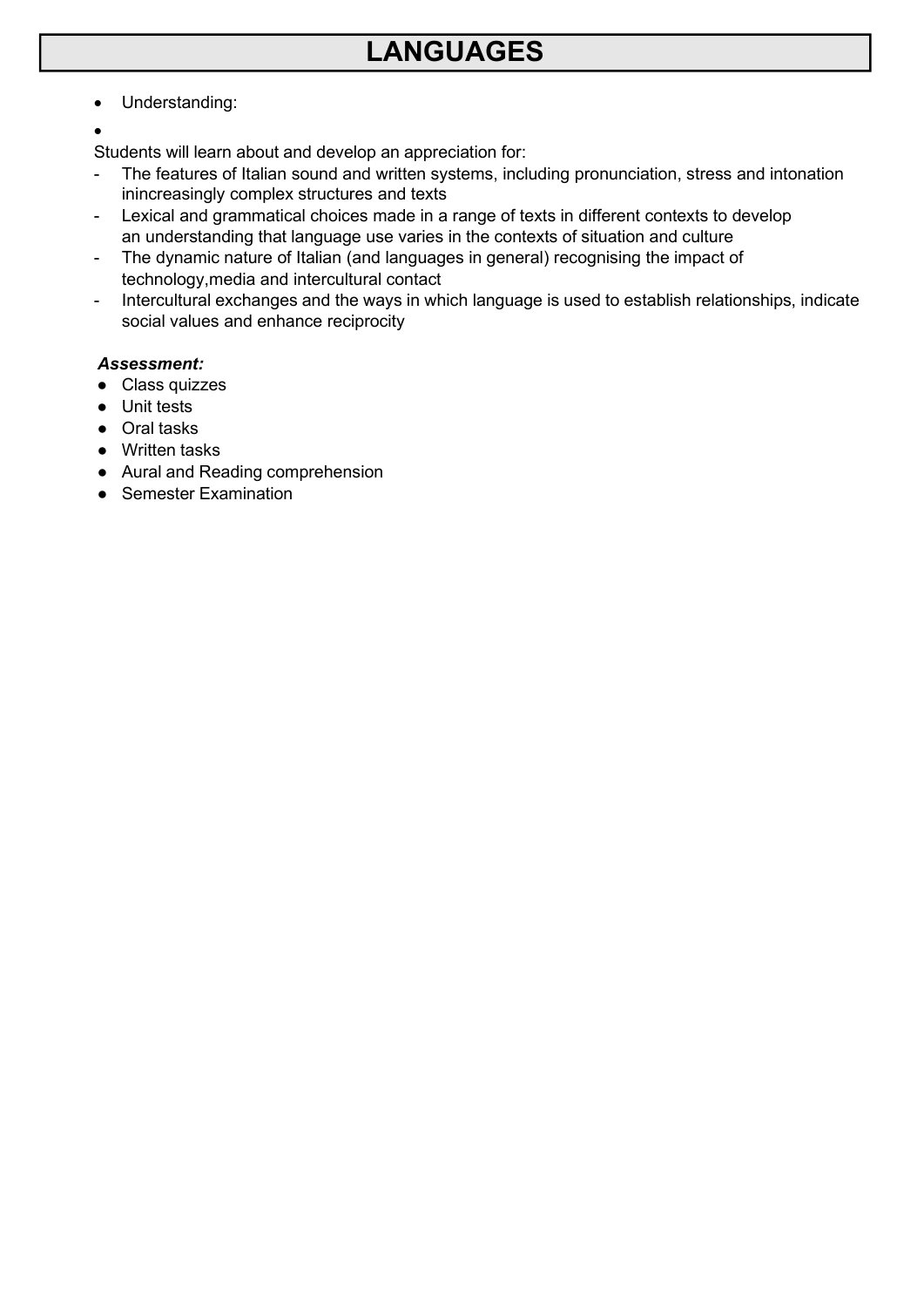### **JAPANESE – YEAR 10** ELECTIVE SUBJECT – ONE SEMESTER

## Manga and Anime: A look into the Japanese mindset

Semester 1 only

#### *Learning Focus*

In this course, students demonstrate a solid understanding of the defining characteristics of Japanese visual culture, and of how the traditions and cultural roots of the past continue to influence cultural behaviour and practice today. They develop the ability to work in cooperative groups on key issues in the field of Japanese cultural studies and to communicate findings to others. Students will examine how meanings are produced in image and text and how these visual representations construct identities and present such social issues as gender, youth culture, the individual, the family, and the community. Japanese language is recommended, but not a prerequisite.

#### *Victorian Curriculum Strands:*

- Communicating
- Understanding

- Oral tasks (English)
- Written tasks (English)
- Aural tasks (Japanese)
- Visual and reading tasks (Japanese)
- Semester examination